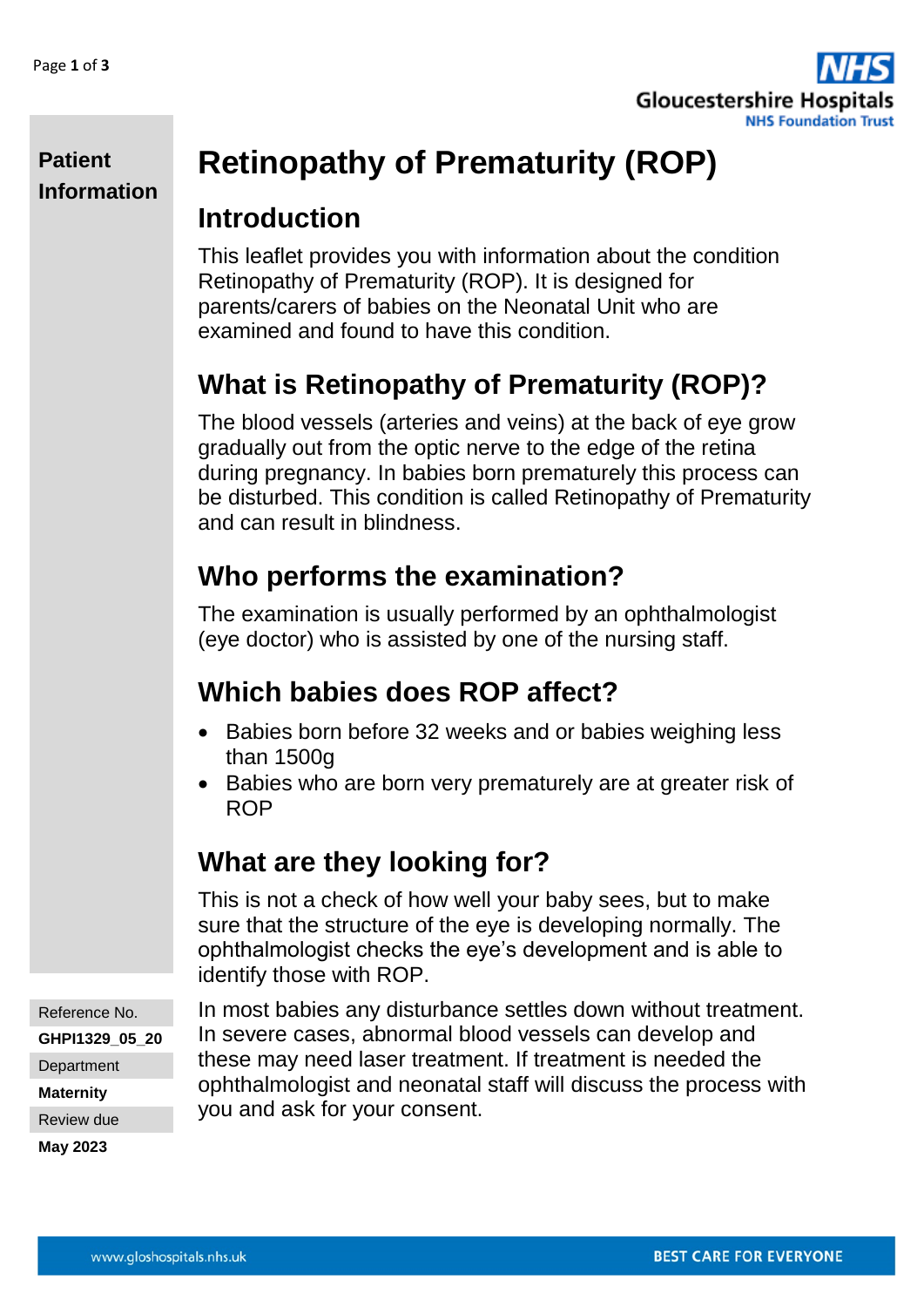

#### **Patient Information**

#### **When and how often will this examination take place?**

Babies will be seen first by the ophthalmologist. This is between 4 to 7 weeks after birth, depending on how premature they were born.

Babies are then seen every 1 to 2 weeks until the blood vessels are fully developed which is usually around the time they were due to be born.

## **What does the screening involve?**

Nursing staff will gently put 2 different types of eye drops into your baby's eyes over a period of time 30 to 60 minutes before having the examination. The drops enlarge the pupil of the eye so the ophthalmologist can see the retina more easily.

The ophthalmologist will put in some local anaesthetic to reduce any discomfort during the procedure and use a small device to hold the eye lid open. They will either use a head mounted device or a hand held digital camera called a RetCam to see the retina. The RetCam allows the ophthalmologist to see clear pictures of the retina on a computer screen.

## **What if my baby needs treatment?**

If your baby needs treatment the ophthalmologist will explain the problem to you, show you the pictures and discuss treatment. The treatment normally involves applying laser to the peripheral edges of retina. Your baby will be treated within a week and this usually happens at the Bristol Neonatal Unit.

## **Can I be present during the examination?**

We do not encourage you to be present for the examination itself. The ophthalmologist is always willing to talk to you following the examination to explain their findings and answer any questions.